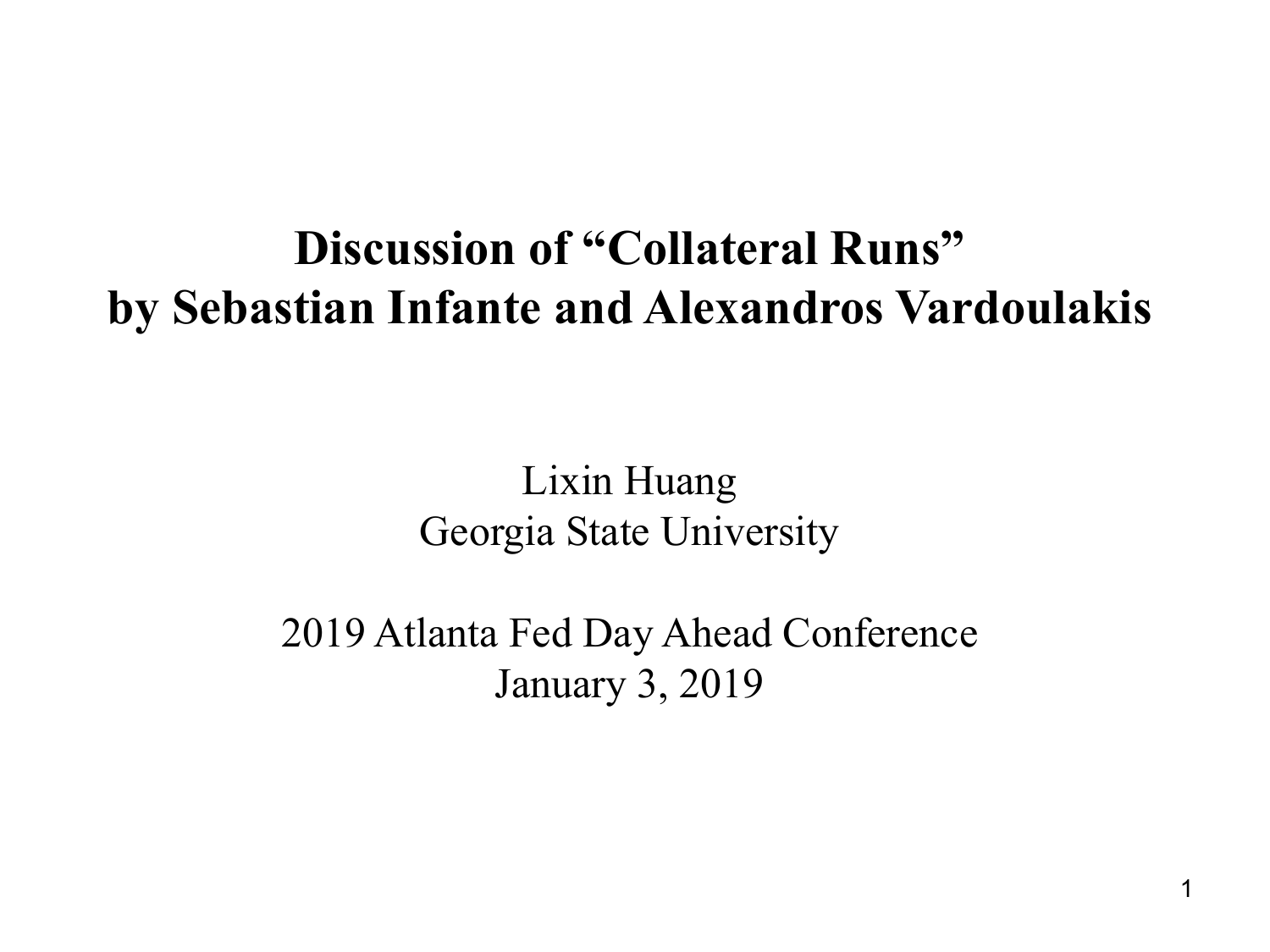# **Summary**

- A model of collateral runs
	- The dealer who lends cash to hedge funds engages in risky investments.
	- When the dealer's balance sheet deteriorates, hedge funds refuse to roll over repo contracts.
	- The authors characterizes conditions under which a unique threshold equilibrium exists.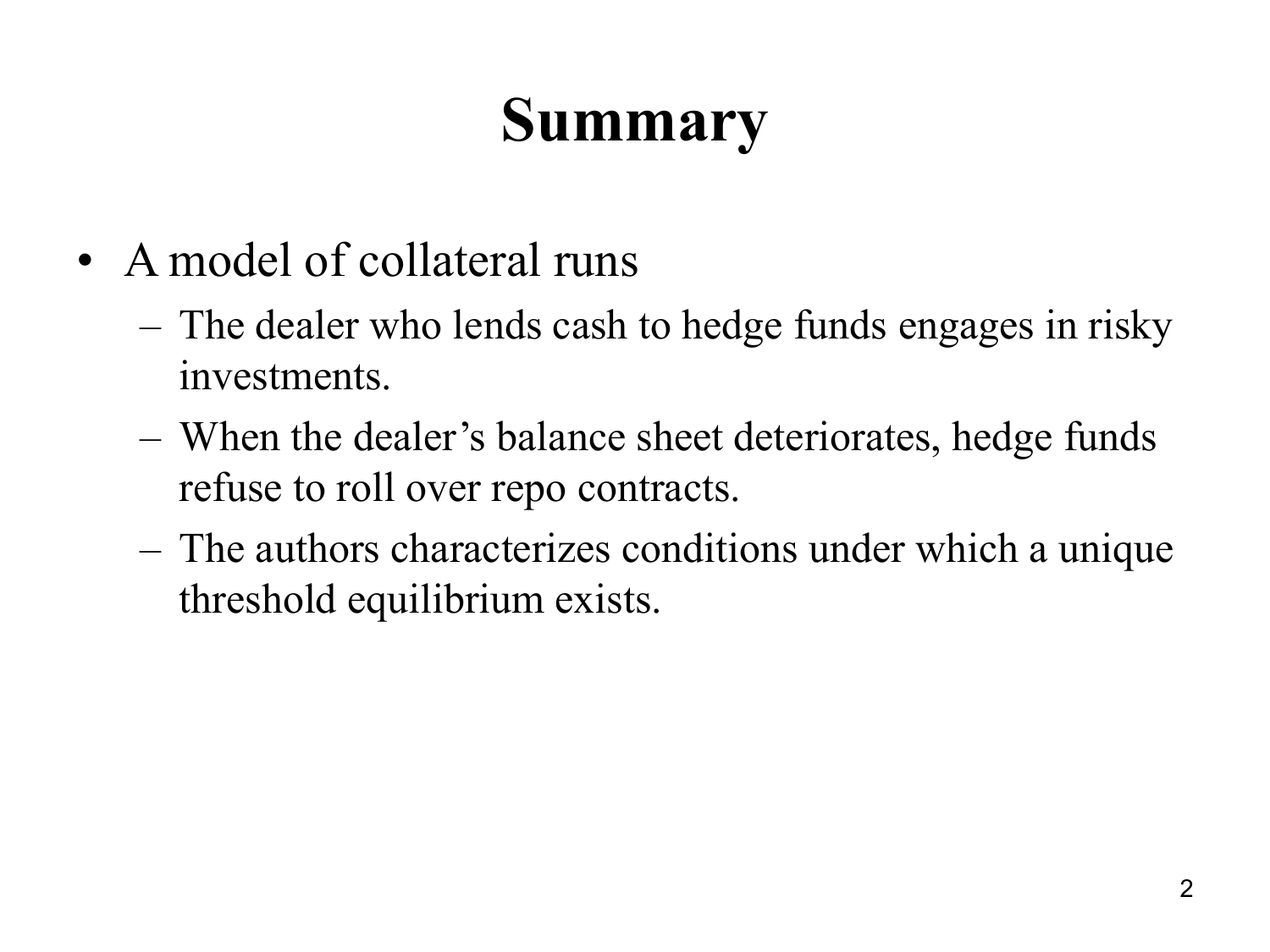- An interesting paper.
- It needs to be more reader-friendly.
- Comparison with a one-period model illustrates the paper's strengths and weaknesses.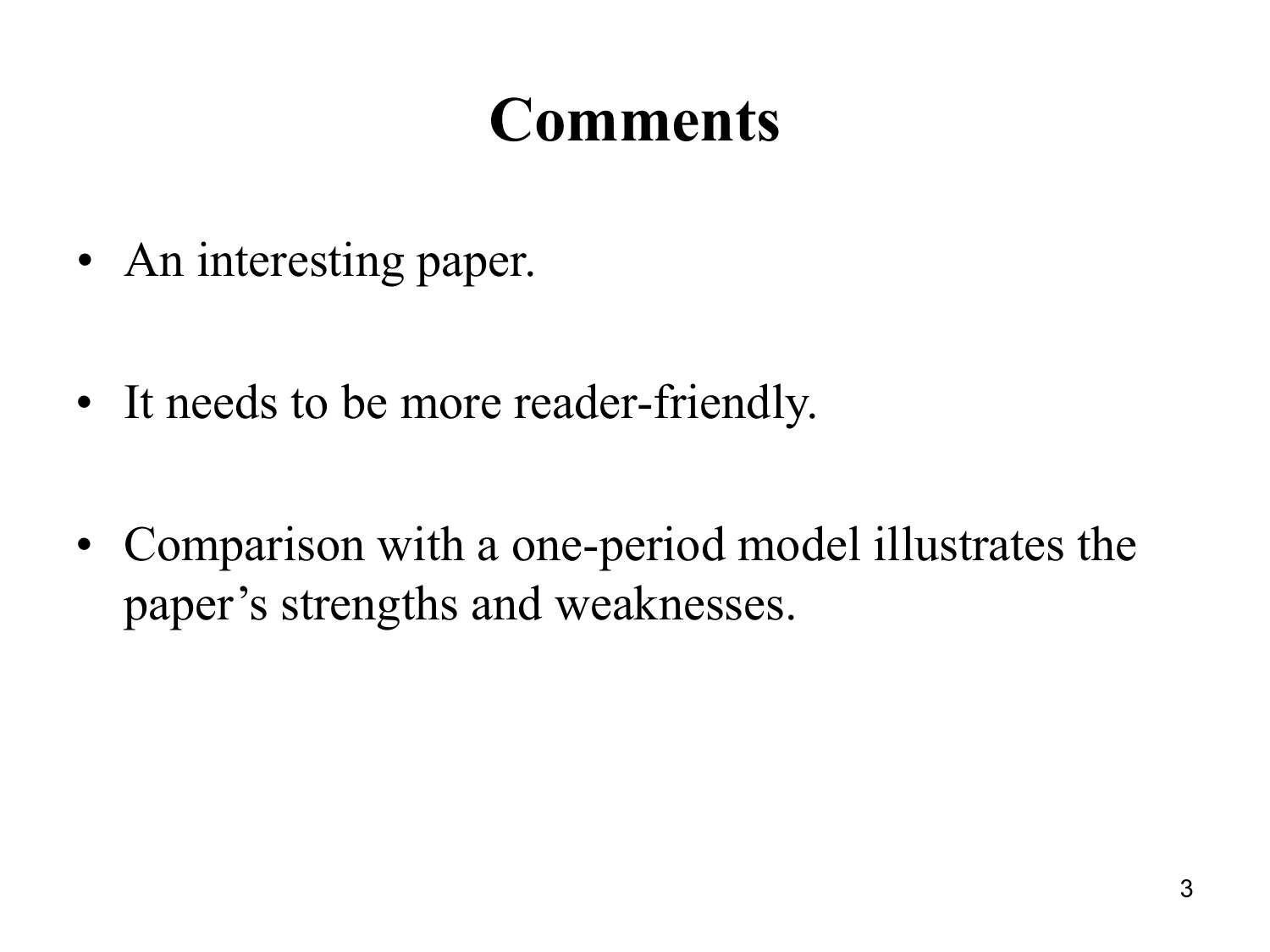#### **A One-period Model**

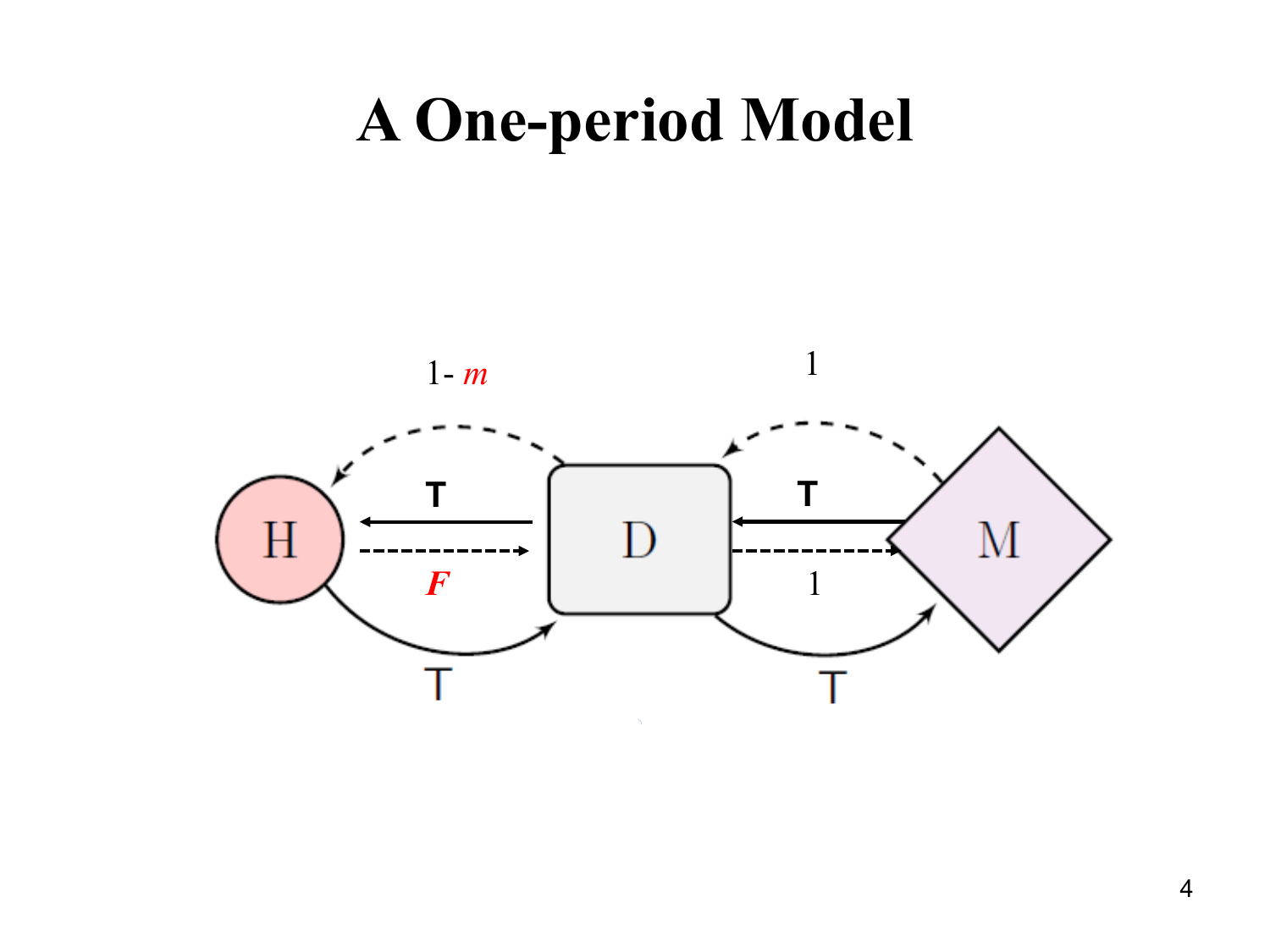• By assuming that the money market fund is extremely risk averse, there is no spill-over effect.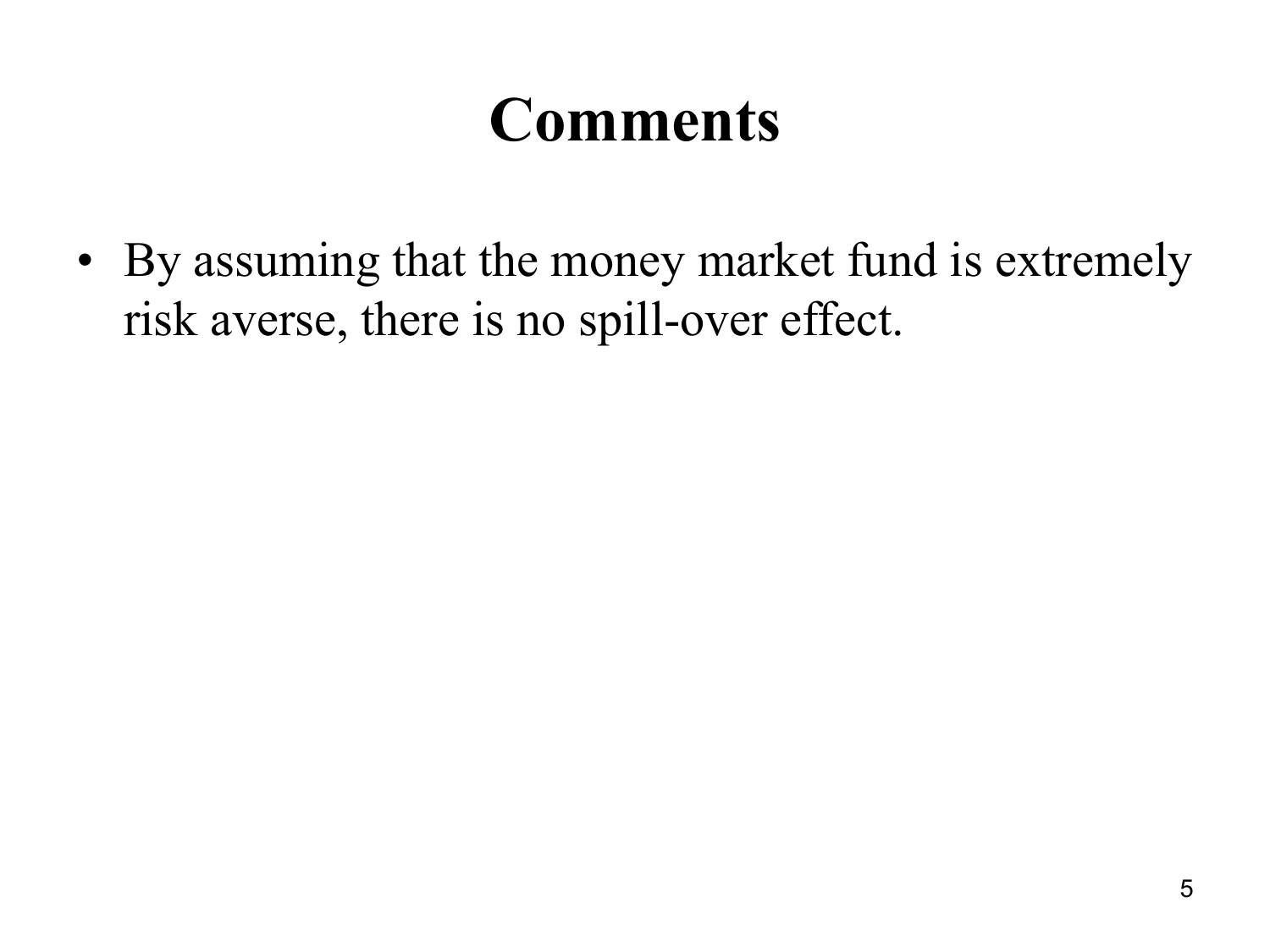# **A One-period Model**



- $F=(1-m)(1+r) > 1-m$ :  $F+m>1$
- The dealer invests *m* in a risky asset
- The dealer's equity is  $m\tilde{R} + F 1$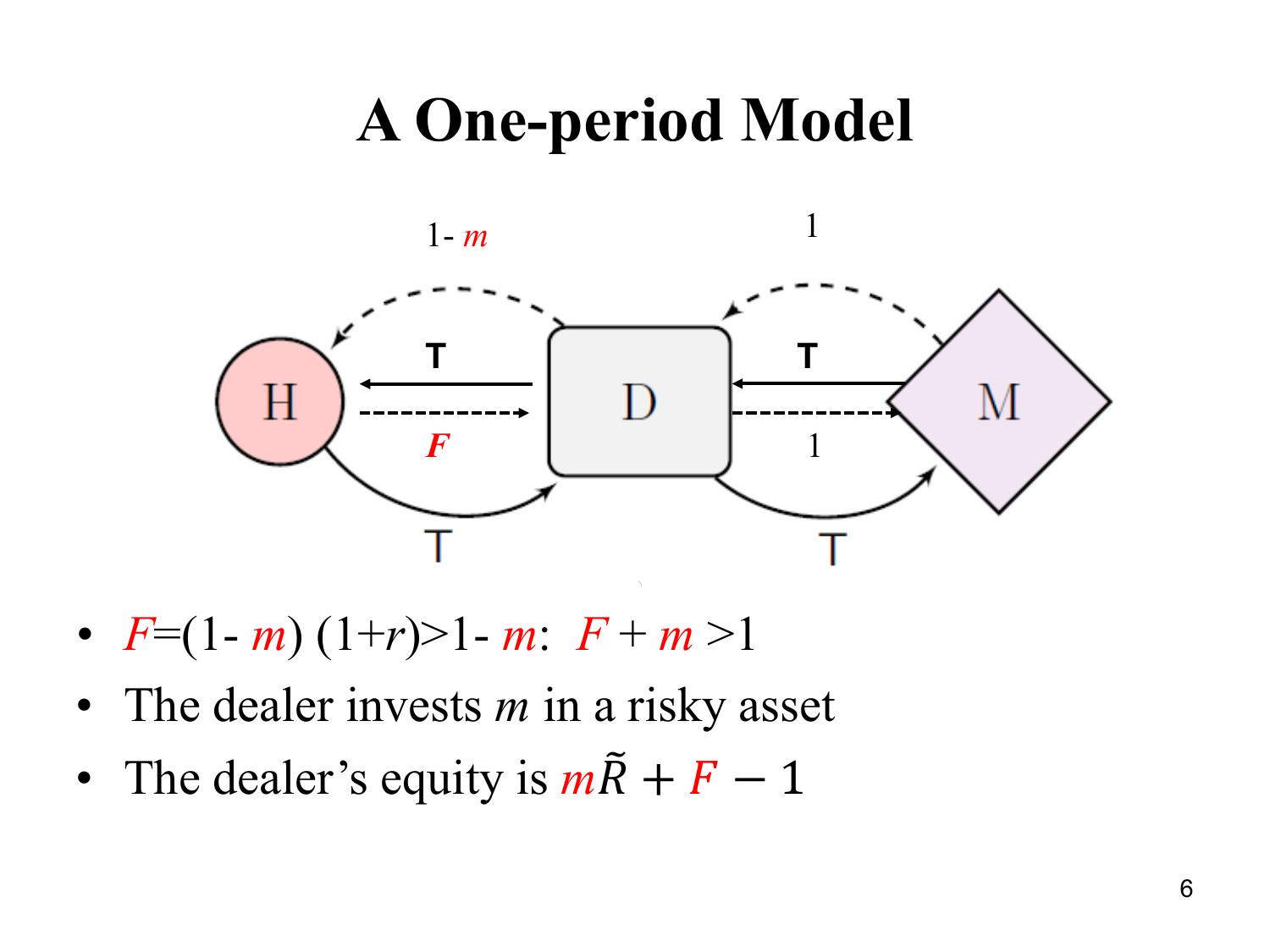# **A One-period Model**



- If  $m\tilde{R} + F 1 \le 0$ , then the dealer is insolvent.
- It is assumed that M has seniority over H, then H suffers.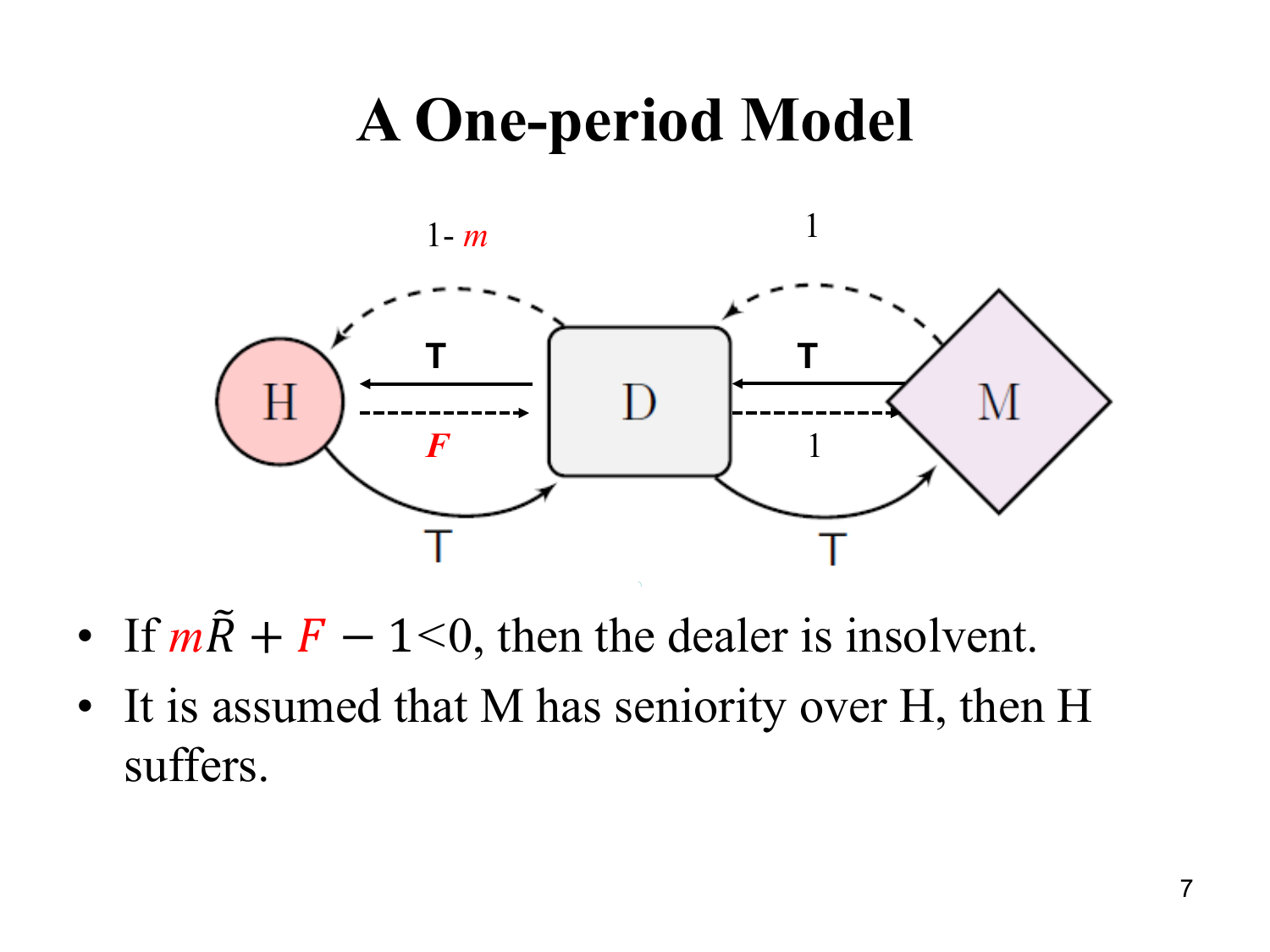- Both *m* and *F* are endogenous.
- It is not obvious why:

 $\rightarrow$   $F < 1$ 

**\*** The dealer has to invest everything in the risky asset; if the dealer invests a fraction  $\alpha$  of  $m$  in the risky asset, then the dealer's equity becomes  $\alpha m \tilde{R} + (1 - \alpha) m + F - 1$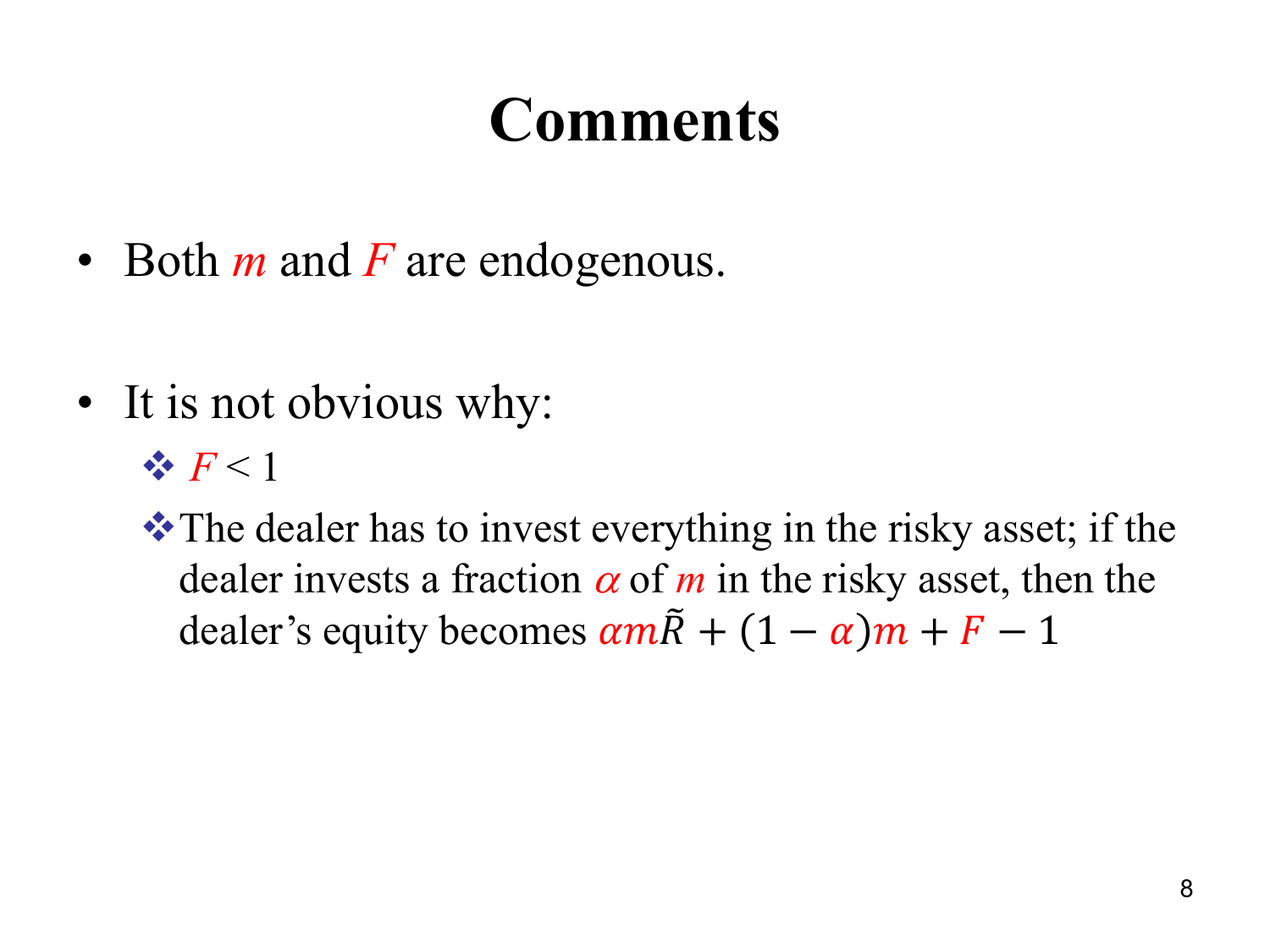- The dealer is assumed to be risk-averse. If the dealer is sufficiently risk-averse, then the dealer is going to choose a very small  $\alpha$  to make sure  $(1 - \alpha)m + F > 1$ .
- Consider U'(0)= $\infty$ .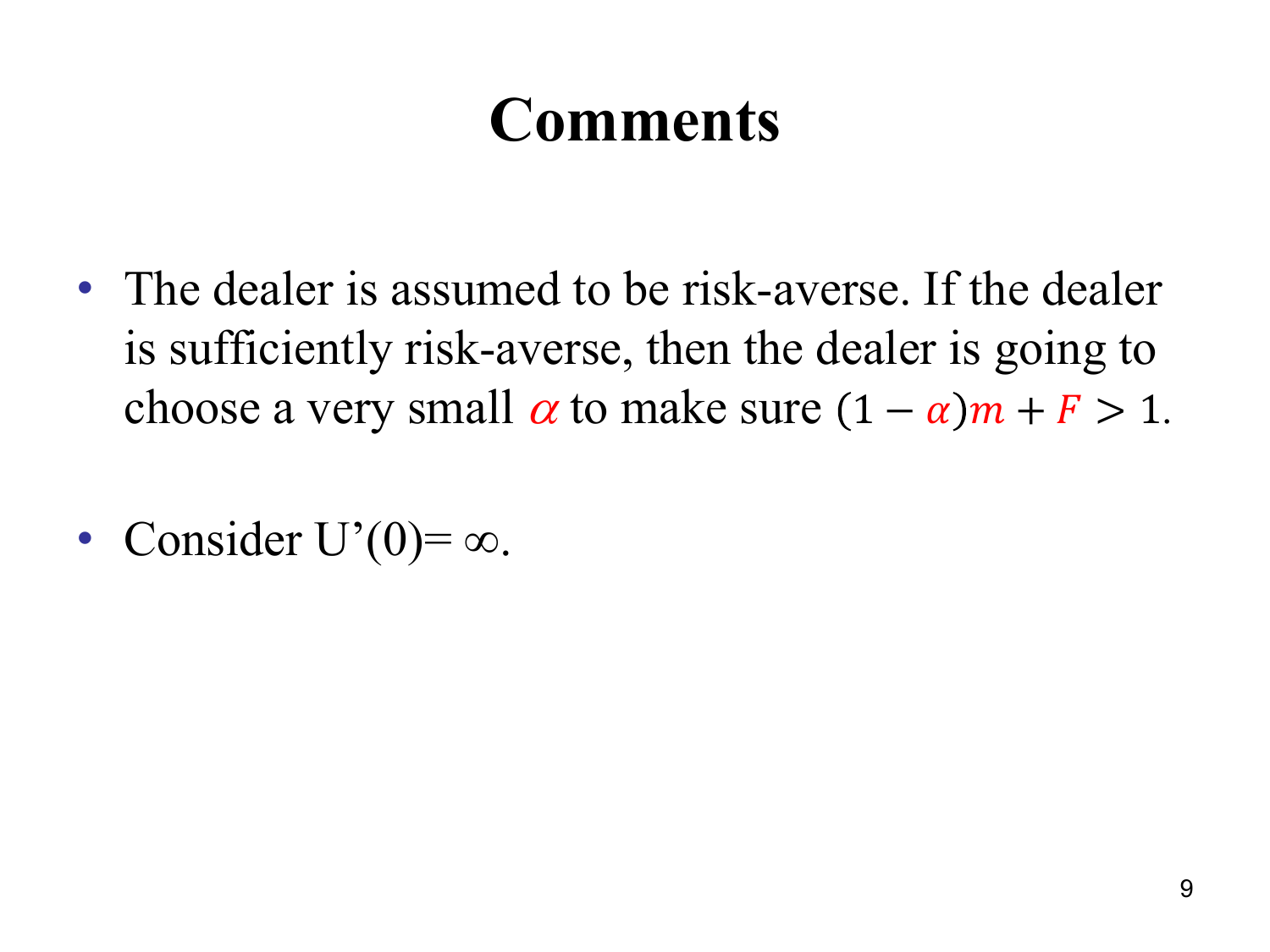- In the good state,  $R=R^U$ , hedge funds get *T* back by paying *F*
- In the bad state, R=R<sup>D</sup>, hedge funds lose T
- The authors assume that hedge funds receive a nonpecuniary value by owning *T*.
- How to interpret the non-pecuniary value?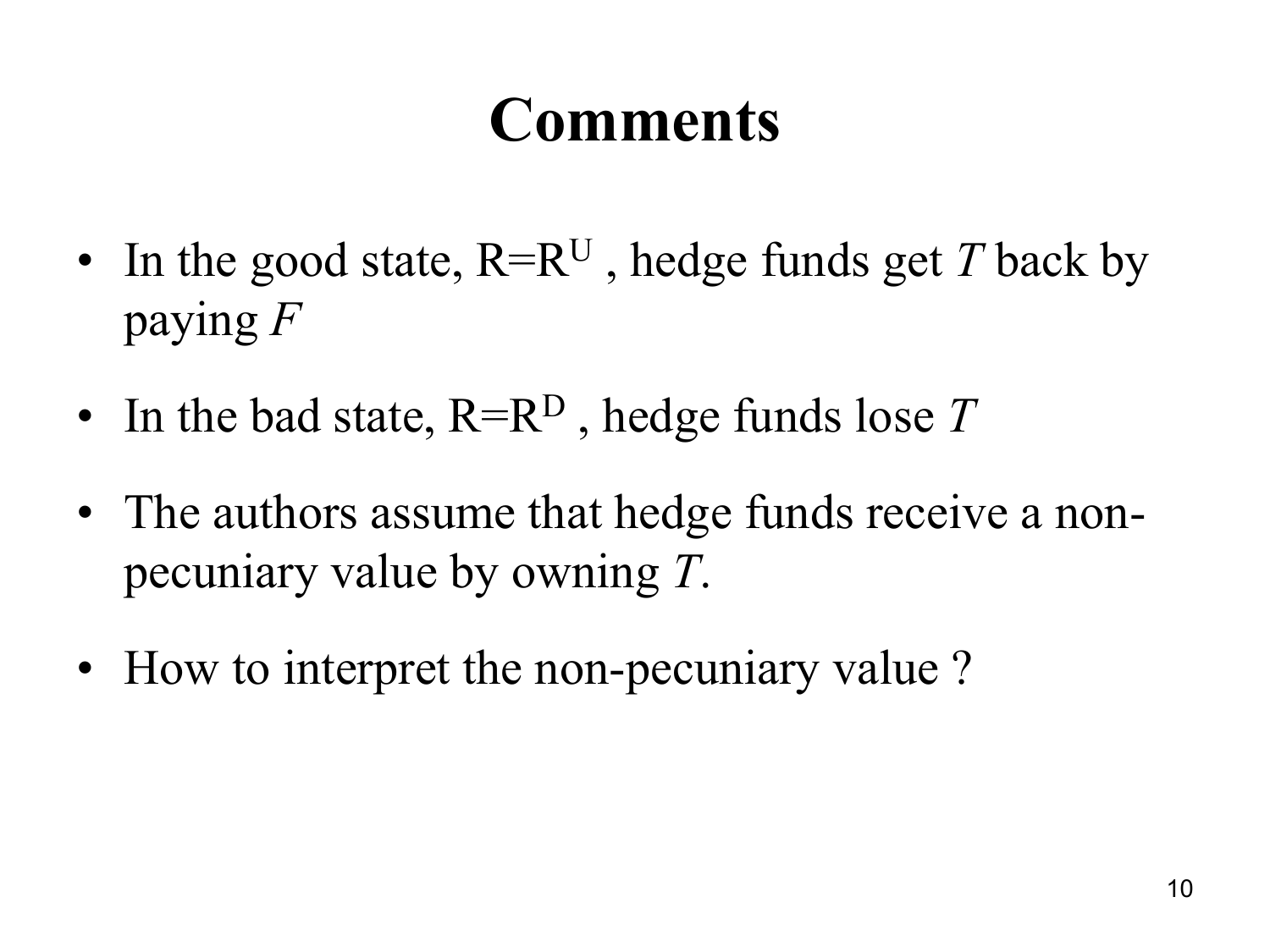# **Equilibrium**

- Equilibrium depends on the distribution of R.
- If the probability of  $R^U$  is high enough, then hedge funds want to borrow from the dealer.
- If the probability of  $R^U$  is low enough, then hedge funds refuse to borrow from the dealer.
- A typical borrower moral hazard problem.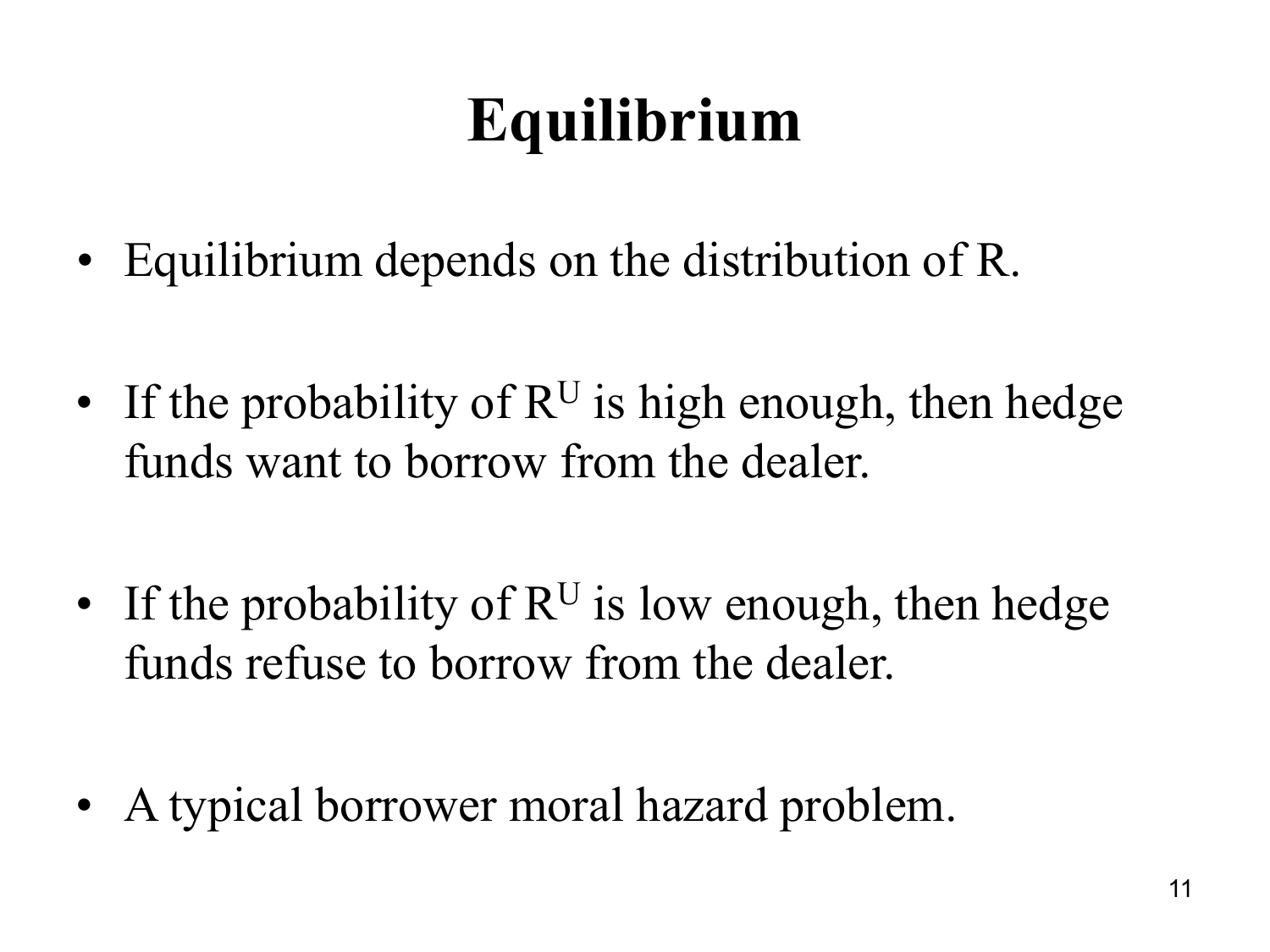#### **A Two-period Model**







 $\mathbf{1}$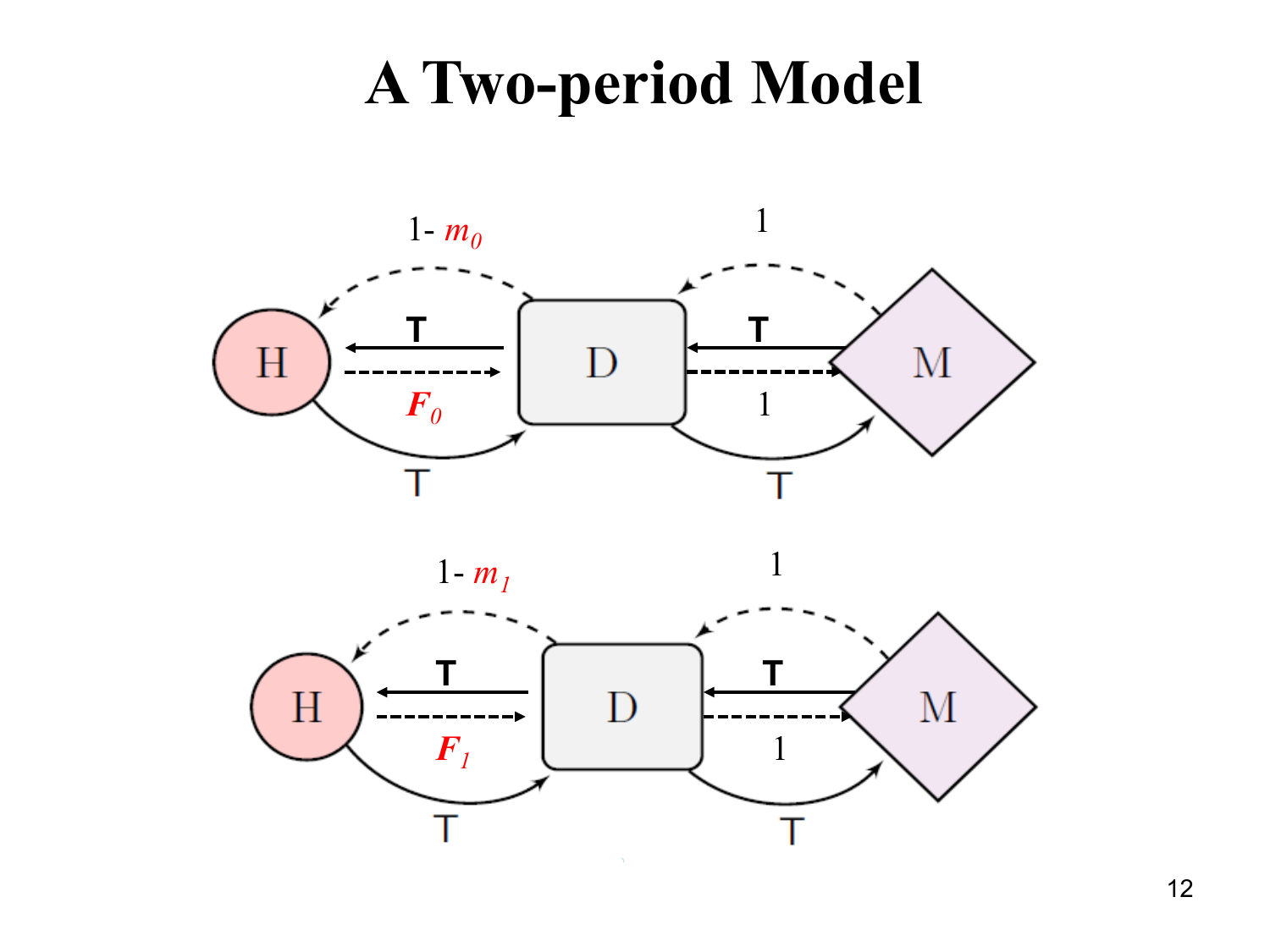- At the end of period 1,  $\xi \lambda m_0 R + (1 \mu) m_1 + F_0 1$
- At the end of period 2,  $(1-\xi)m_0\tilde{R} + {\xi \lambda m_0 \tilde{R} + \xi \lambda m_0 \tilde{R}}$

Hence, the dealer chooses  $\{\Delta m_0, \Delta m_1, \Delta F_0, \Delta F_1, \theta^*\}$  to maximize (27)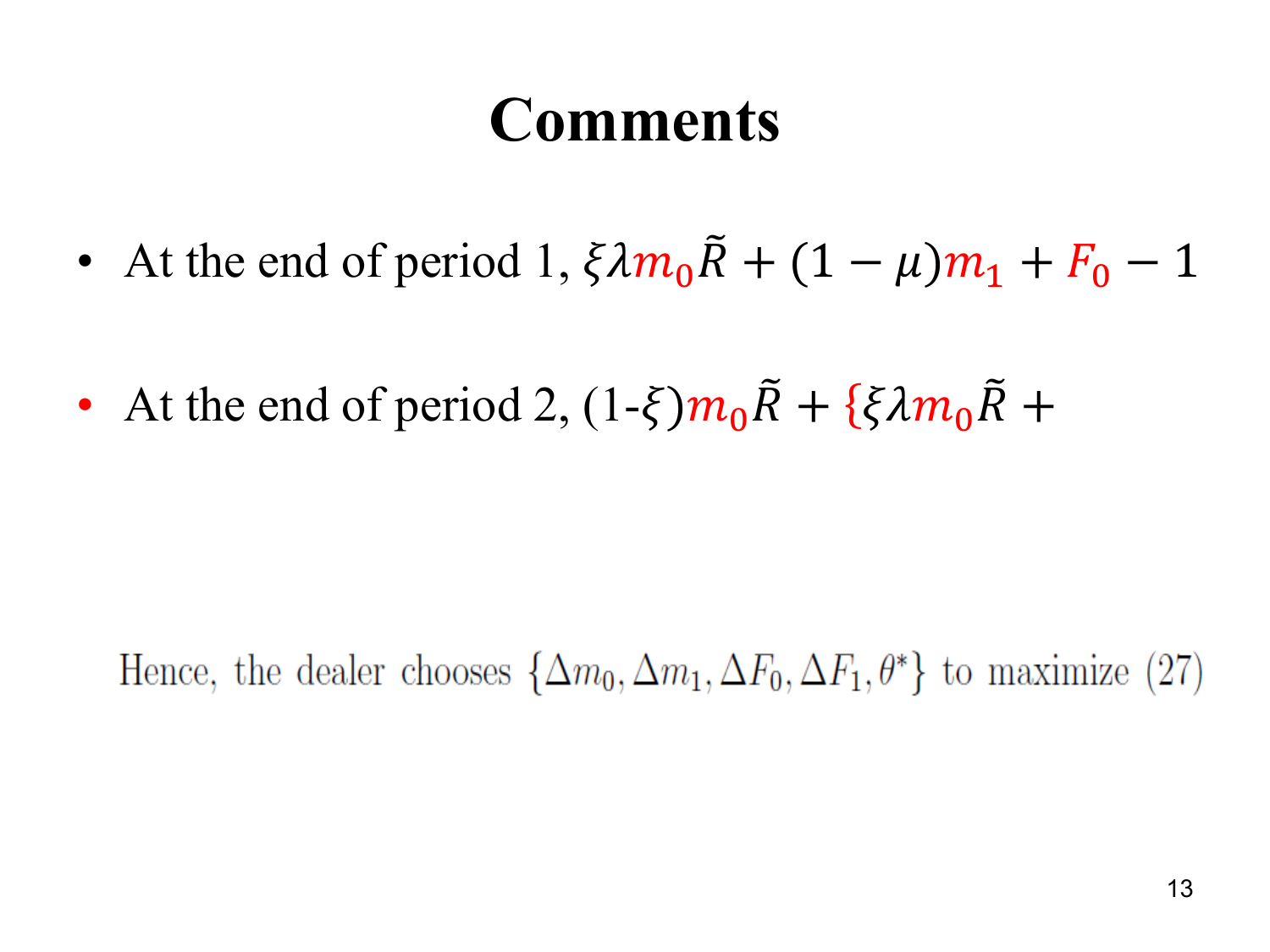- Why not a long term repo?
- The second period's repo contract should be conditional on the outcome and the available information at the end of the first period.
- If the dealer and hedge funds can agree on  $m_1$  and  $F_1$ , then it is a long-term contract that does not allow renegotiation, but gives borrowers the option to quit.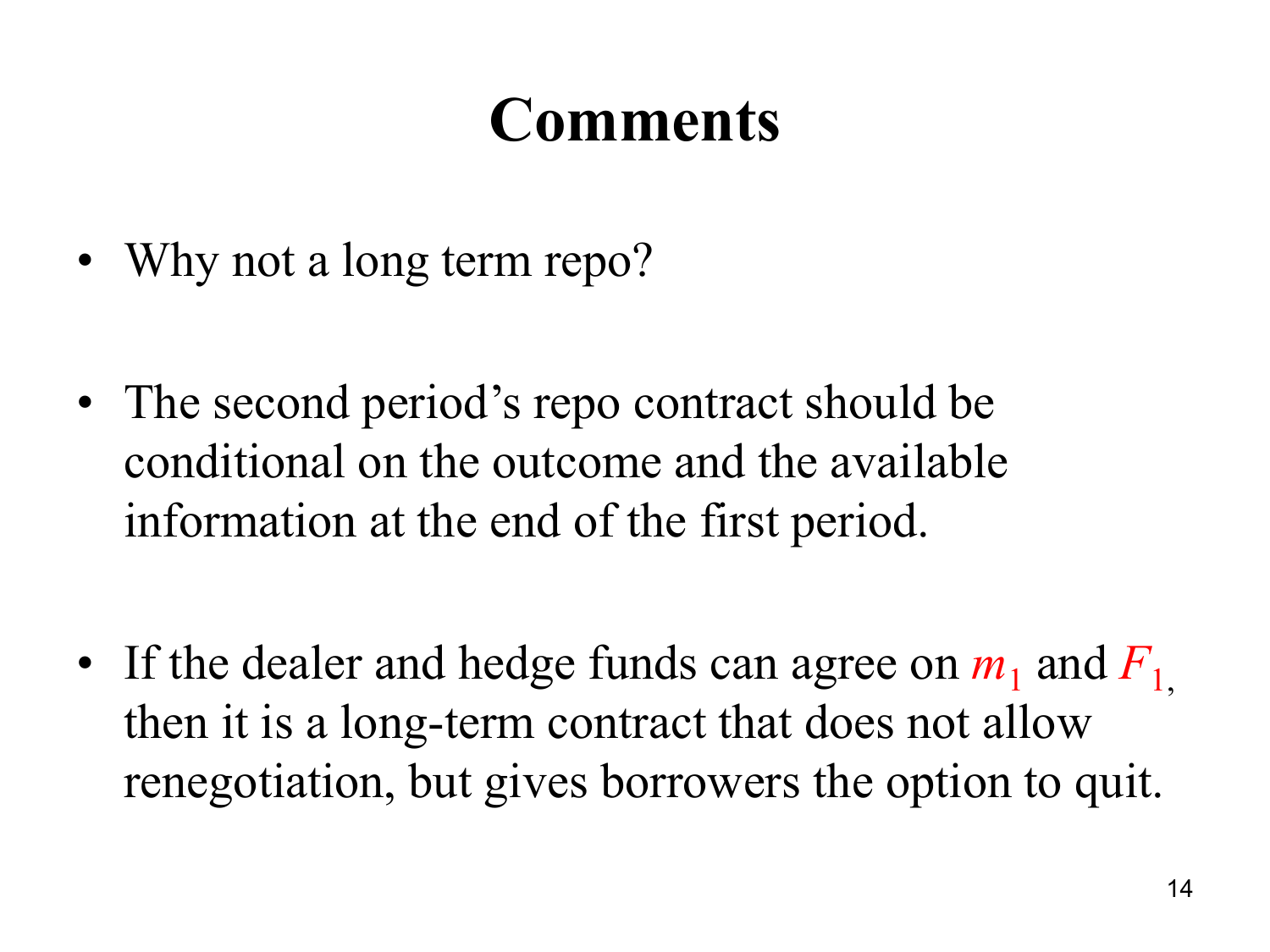- Backward induction:  $\mathbf{\hat{F}}_m$ <sub>1</sub> $(m_0, F_0, \mathcal{F}(\tilde{R}))$ ,  $F_1(m_0, F_0, \mathcal{F}(\tilde{R}))$  $\clubsuit$  *m*<sub>0</sub>, *F*<sub>0</sub>
- If  $(m_1, F_1)$  are unconditional, then the difference between a one-period model and a two-period model is insignificant.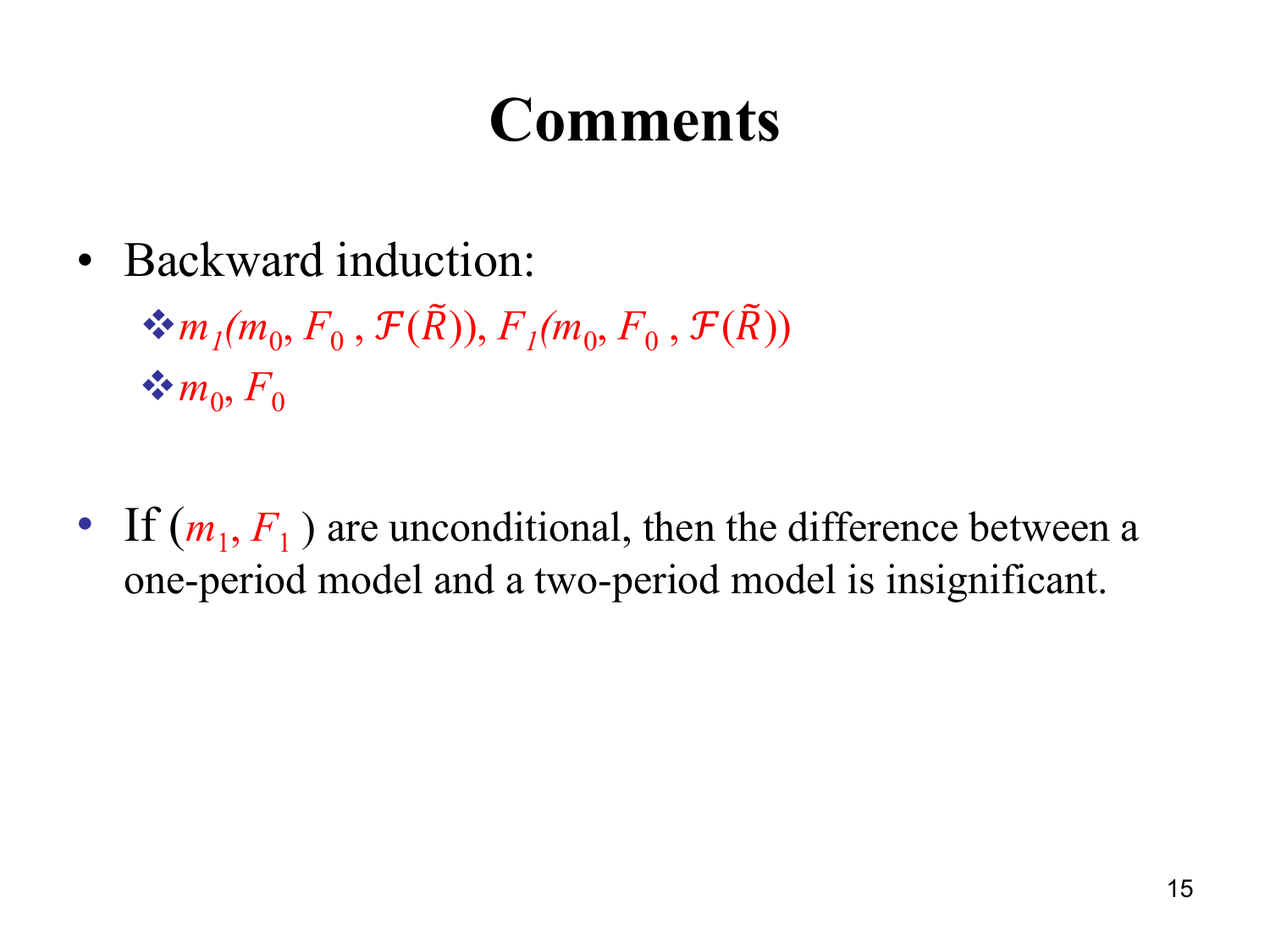#### **A Two-period Model**

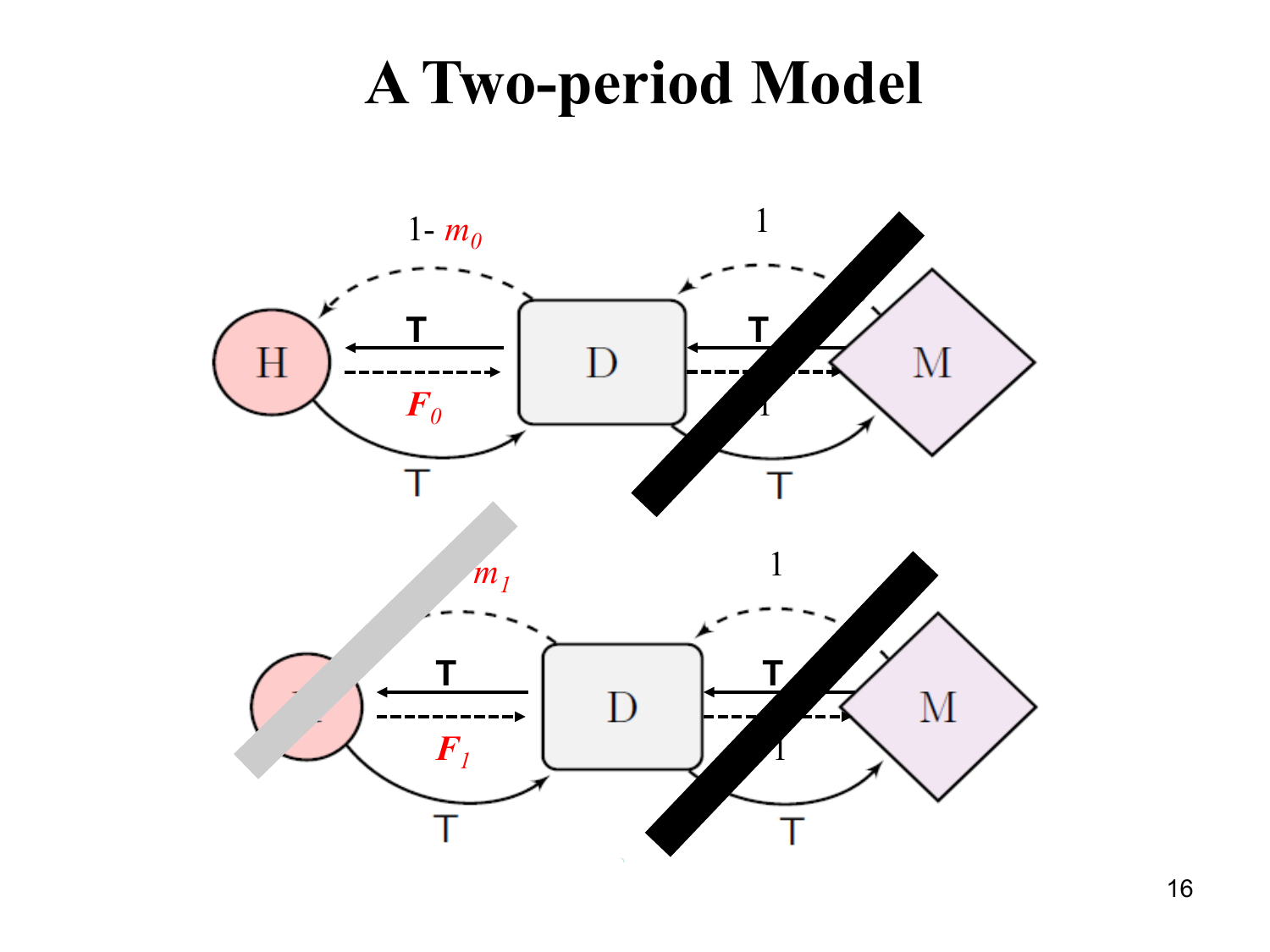**Proposition 2.** For  $\lambda R^U > 2$ ,  $R^D < \eta R^U/(\eta + R^U)$ , and dealer's risk-aversion not sufficiently low, there exist optimal contracting terms  $\Delta m_t(\theta^*)$  and  $\Delta F_t(\theta^*)$  under which hedge funds adopt a threshold strategy  $\theta^*$ .

**Corollary 2.** For  $R^D = 0$ ,  $\lambda R^U \in \left(2, \frac{4+8\sqrt{2}}{7}\right)$ , and risk neutral dealer, there exist optimal *contracting terms* 

$$
\Delta m_0(\theta^*) = \frac{\theta^*(\eta - 1)}{\eta g(\theta^*) \left(1 - \ln\left(\frac{\lambda \overline{R}_{\theta}}{g(\theta)}\right)\right)}, \quad \Delta m_1(\theta^*) = g(\theta^*) \Delta m_0(\theta^*)
$$

$$
\Delta F_0(\theta^*) = -g(\theta^*) \Delta m_0(\theta^*), \qquad \Delta F_1(\theta^*) = 0
$$

under which hedge funds adopt a threshold strategy  $\theta^*$  that solves,

$$
2\left(1-\theta^* - 3\theta^{*2} + \theta^*(1+\theta^*)\frac{\lambda \overline{R}_{\theta^*}}{g(\theta^*)}\right) = \ln\left(\frac{\lambda \overline{R}_{\theta^*}}{g(\theta^*)}\right)\left(1-\theta^* - 4\theta^{*2} + \theta^*(1+\theta^*)\frac{\lambda \overline{R}_{\theta^*}}{g(\theta^*)}\right)
$$

with  $\frac{\partial \theta^*}{\partial R^U} < 0$ .